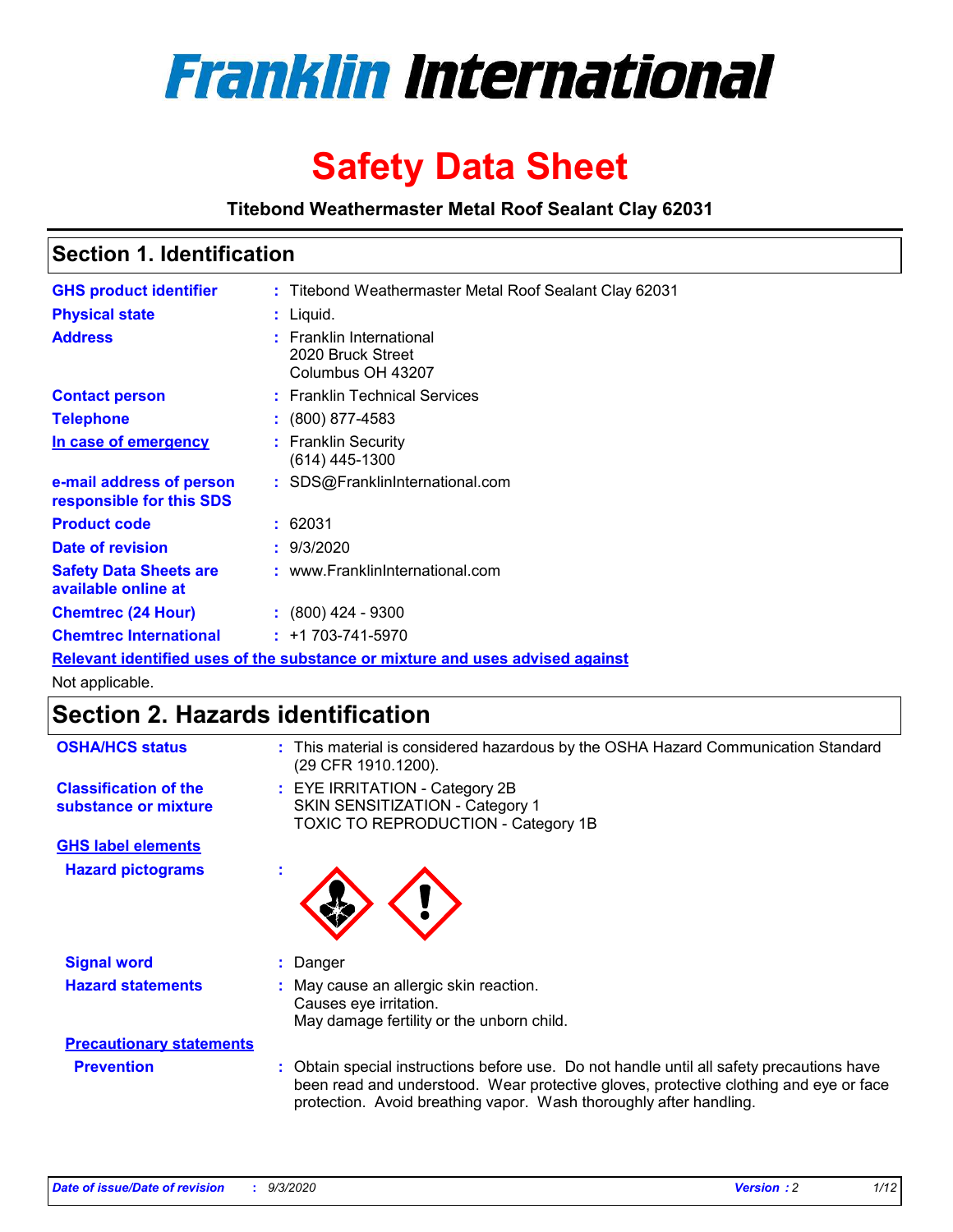### **Section 2. Hazards identification**

| <b>Response</b>                            | : IF exposed or concerned: Get medical advice or attention. Wash contaminated clothing<br>before reuse. IF ON SKIN: Wash with plenty of water. IF IN EYES: Rinse cautiously<br>with water for several minutes. Remove contact lenses, if present and easy to do.<br>Continue rinsing. If eye irritation persists: Get medical advice or attention. |
|--------------------------------------------|----------------------------------------------------------------------------------------------------------------------------------------------------------------------------------------------------------------------------------------------------------------------------------------------------------------------------------------------------|
| <b>Storage</b>                             | : Store locked up.                                                                                                                                                                                                                                                                                                                                 |
| <b>Disposal</b>                            | : Dispose of contents and container in accordance with all local, regional, national and<br>international regulations.                                                                                                                                                                                                                             |
| <b>Hazards not otherwise</b><br>classified | : Product generates methanol during cure.                                                                                                                                                                                                                                                                                                          |

# **Section 3. Composition/information on ingredients**

| <b>Substance/mixture</b> |  | : Mixture |
|--------------------------|--|-----------|
|--------------------------|--|-----------|

| <b>Ingredient name</b>       | $\frac{9}{6}$ | <b>CAS number</b> |
|------------------------------|---------------|-------------------|
| 3-aminopropyltriethoxysilane | ≤3            | 919-30-2          |
| Dibutyltin dilaurate         | ∣≤0.3         | $77 - 58 - 1$     |

Any concentration shown as a range is to protect confidentiality or is due to batch variation.

**There are no additional ingredients present which, within the current knowledge of the supplier and in the concentrations applicable, are classified as hazardous to health or the environment and hence require reporting in this section.**

**Occupational exposure limits, if available, are listed in Section 8.**

### **Section 4. First aid measures**

| <b>Description of necessary first aid measures</b> |                                                                                                                                                                                                                                                                                                                                                                                                                                                                                                                                                                                                                                                                                                                                                                           |
|----------------------------------------------------|---------------------------------------------------------------------------------------------------------------------------------------------------------------------------------------------------------------------------------------------------------------------------------------------------------------------------------------------------------------------------------------------------------------------------------------------------------------------------------------------------------------------------------------------------------------------------------------------------------------------------------------------------------------------------------------------------------------------------------------------------------------------------|
| <b>Eye contact</b>                                 | : Immediately flush eyes with plenty of water, occasionally lifting the upper and lower<br>eyelids. Check for and remove any contact lenses. Continue to rinse for at least 10<br>minutes. If irritation persists, get medical attention.                                                                                                                                                                                                                                                                                                                                                                                                                                                                                                                                 |
| <b>Inhalation</b>                                  | : Remove victim to fresh air and keep at rest in a position comfortable for breathing. If<br>not breathing, if breathing is irregular or if respiratory arrest occurs, provide artificial<br>respiration or oxygen by trained personnel. It may be dangerous to the person providing<br>aid to give mouth-to-mouth resuscitation. Get medical attention. If unconscious, place<br>in recovery position and get medical attention immediately. Maintain an open airway.<br>Loosen tight clothing such as a collar, tie, belt or waistband. In case of inhalation of<br>decomposition products in a fire, symptoms may be delayed. The exposed person may<br>need to be kept under medical surveillance for 48 hours.                                                       |
| <b>Skin contact</b>                                | : Wash with plenty of soap and water. Remove contaminated clothing and shoes. Wash<br>contaminated clothing thoroughly with water before removing it, or wear gloves.<br>Continue to rinse for at least 10 minutes. Get medical attention. In the event of any<br>complaints or symptoms, avoid further exposure. Wash clothing before reuse. Clean<br>shoes thoroughly before reuse.                                                                                                                                                                                                                                                                                                                                                                                     |
| <b>Ingestion</b>                                   | : Wash out mouth with water. Remove dentures if any. Remove victim to fresh air and<br>keep at rest in a position comfortable for breathing. If material has been swallowed and<br>the exposed person is conscious, give small quantities of water to drink. Stop if the<br>exposed person feels sick as vomiting may be dangerous. Do not induce vomiting<br>unless directed to do so by medical personnel. If vomiting occurs, the head should be<br>kept low so that vomit does not enter the lungs. Get medical attention. Never give<br>anything by mouth to an unconscious person. If unconscious, place in recovery position<br>and get medical attention immediately. Maintain an open airway. Loosen tight clothing<br>such as a collar, tie, belt or waistband. |
| Most important symptoms/effects, acute and delayed |                                                                                                                                                                                                                                                                                                                                                                                                                                                                                                                                                                                                                                                                                                                                                                           |
| <b>Potential acute health effects</b>              |                                                                                                                                                                                                                                                                                                                                                                                                                                                                                                                                                                                                                                                                                                                                                                           |
| Eye contact                                        | : May cause eye irritation.                                                                                                                                                                                                                                                                                                                                                                                                                                                                                                                                                                                                                                                                                                                                               |
| <b>Inhalation</b>                                  | : No known significant effects or critical hazards.                                                                                                                                                                                                                                                                                                                                                                                                                                                                                                                                                                                                                                                                                                                       |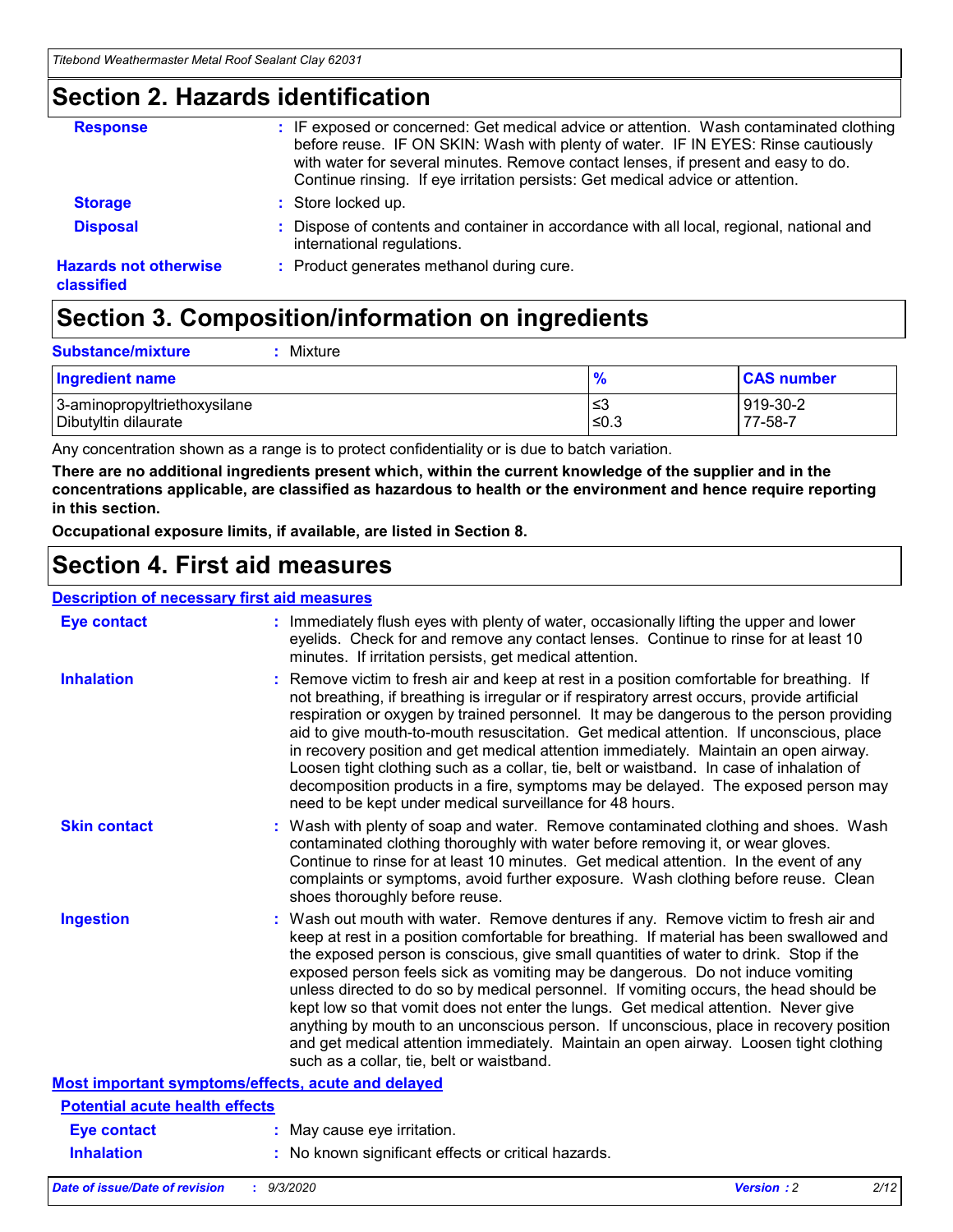| <u>Hiebond Wealhenhaster Metal Roof Sealant Clay 6203 F</u> |                                                                                                                                                                                                                                                                                                                                                                                                               |
|-------------------------------------------------------------|---------------------------------------------------------------------------------------------------------------------------------------------------------------------------------------------------------------------------------------------------------------------------------------------------------------------------------------------------------------------------------------------------------------|
| <b>Section 4. First aid measures</b>                        |                                                                                                                                                                                                                                                                                                                                                                                                               |
| <b>Skin contact</b>                                         | : May cause skin irritation.                                                                                                                                                                                                                                                                                                                                                                                  |
| <b>Ingestion</b>                                            | : No known significant effects or critical hazards.                                                                                                                                                                                                                                                                                                                                                           |
| <b>Over-exposure signs/symptoms</b>                         |                                                                                                                                                                                                                                                                                                                                                                                                               |
| <b>Eye contact</b>                                          | : Adverse symptoms may include the following:<br>irritation<br>watering<br>redness                                                                                                                                                                                                                                                                                                                            |
| <b>Inhalation</b>                                           | : Adverse symptoms may include the following:<br>reduced fetal weight<br>increase in fetal deaths<br>skeletal malformations                                                                                                                                                                                                                                                                                   |
| <b>Skin contact</b>                                         | : Adverse symptoms may include the following:<br>irritation<br>redness<br>reduced fetal weight<br>increase in fetal deaths<br>skeletal malformations                                                                                                                                                                                                                                                          |
| <b>Ingestion</b>                                            | : Adverse symptoms may include the following:<br>reduced fetal weight<br>increase in fetal deaths<br>skeletal malformations                                                                                                                                                                                                                                                                                   |
|                                                             | Indication of immediate medical attention and special treatment needed, if necessary                                                                                                                                                                                                                                                                                                                          |
| <b>Notes to physician</b>                                   | : In case of inhalation of decomposition products in a fire, symptoms may be delayed.<br>The exposed person may need to be kept under medical surveillance for 48 hours.                                                                                                                                                                                                                                      |
| <b>Specific treatments</b>                                  | : No specific treatment.                                                                                                                                                                                                                                                                                                                                                                                      |
| <b>Protection of first-aiders</b>                           | No action shall be taken involving any personal risk or without suitable training. If it is<br>suspected that fumes are still present, the rescuer should wear an appropriate mask or<br>self-contained breathing apparatus. It may be dangerous to the person providing aid to<br>give mouth-to-mouth resuscitation. Wash contaminated clothing thoroughly with water<br>before removing it, or wear gloves. |
| See toxicological information (Section 11)                  |                                                                                                                                                                                                                                                                                                                                                                                                               |

# **Section 5. Fire-fighting measures**

| <b>Extinguishing media</b>                               |                                                                                                                                                                                                     |  |
|----------------------------------------------------------|-----------------------------------------------------------------------------------------------------------------------------------------------------------------------------------------------------|--|
| <b>Suitable extinguishing</b><br>media                   | : Use an extinguishing agent suitable for the surrounding fire.                                                                                                                                     |  |
| <b>Unsuitable extinguishing</b><br>media                 | : None known.                                                                                                                                                                                       |  |
| <b>Specific hazards arising</b><br>from the chemical     | : In a fire or if heated, a pressure increase will occur and the container may burst.                                                                                                               |  |
| <b>Hazardous thermal</b><br>decomposition products       | Decomposition products may include the following materials:<br>carbon dioxide<br>carbon monoxide<br>nitrogen oxides<br>metal oxide/oxides                                                           |  |
| <b>Special protective actions</b><br>for fire-fighters   | : Promptly isolate the scene by removing all persons from the vicinity of the incident if<br>there is a fire. No action shall be taken involving any personal risk or without suitable<br>training. |  |
| <b>Special protective</b><br>equipment for fire-fighters | : Fire-fighters should wear appropriate protective equipment and self-contained breathing<br>apparatus (SCBA) with a full face-piece operated in positive pressure mode.                            |  |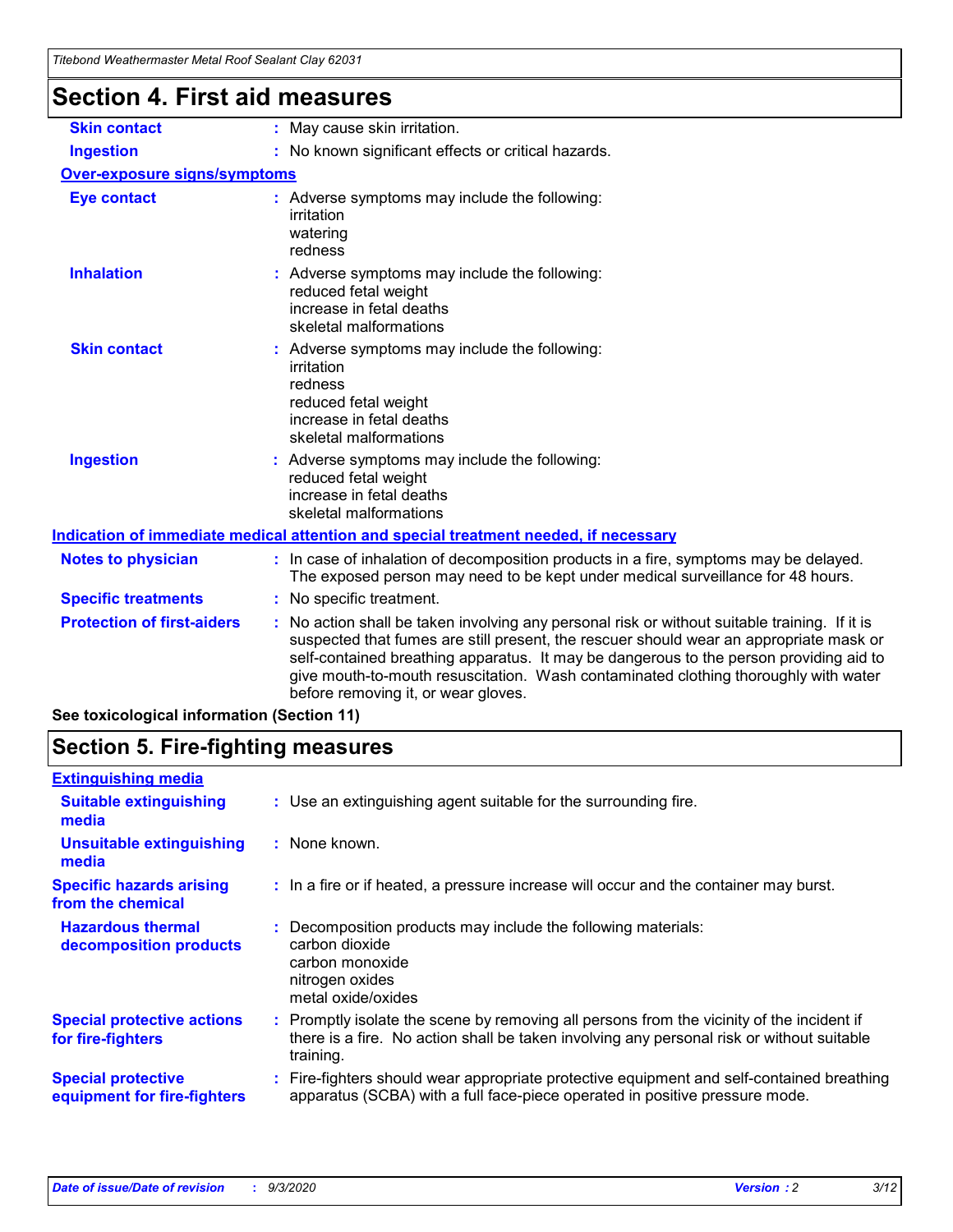### **Section 6. Accidental release measures**

|                                                              | Personal precautions, protective equipment and emergency procedures                                                                                                                                                                                                                                                                                                                                                                                                                                                                                                                                                                                                                                          |  |  |  |
|--------------------------------------------------------------|--------------------------------------------------------------------------------------------------------------------------------------------------------------------------------------------------------------------------------------------------------------------------------------------------------------------------------------------------------------------------------------------------------------------------------------------------------------------------------------------------------------------------------------------------------------------------------------------------------------------------------------------------------------------------------------------------------------|--|--|--|
| For non-emergency<br>personnel                               | : No action shall be taken involving any personal risk or without suitable training.<br>Evacuate surrounding areas. Keep unnecessary and unprotected personnel from<br>entering. Do not touch or walk through spilled material. Avoid breathing vapor or mist.<br>Provide adequate ventilation. Wear appropriate respirator when ventilation is<br>inadequate. Put on appropriate personal protective equipment.                                                                                                                                                                                                                                                                                             |  |  |  |
| For emergency responders                                     | : If specialized clothing is required to deal with the spillage, take note of any information in<br>Section 8 on suitable and unsuitable materials. See also the information in "For non-<br>emergency personnel".                                                                                                                                                                                                                                                                                                                                                                                                                                                                                           |  |  |  |
| <b>Environmental precautions</b>                             | : Avoid dispersal of spilled material and runoff and contact with soil, waterways, drains<br>and sewers. Inform the relevant authorities if the product has caused environmental<br>pollution (sewers, waterways, soil or air).                                                                                                                                                                                                                                                                                                                                                                                                                                                                              |  |  |  |
| <b>Methods and materials for containment and cleaning up</b> |                                                                                                                                                                                                                                                                                                                                                                                                                                                                                                                                                                                                                                                                                                              |  |  |  |
| <b>Small spill</b>                                           | : Stop leak if without risk. Move containers from spill area. Dilute with water and mop up<br>if water-soluble. Alternatively, or if water-insoluble, absorb with an inert dry material and<br>place in an appropriate waste disposal container. Dispose of via a licensed waste<br>disposal contractor.                                                                                                                                                                                                                                                                                                                                                                                                     |  |  |  |
| <b>Large spill</b>                                           | : Stop leak if without risk. Move containers from spill area. Approach release from<br>upwind. Prevent entry into sewers, water courses, basements or confined areas. Wash<br>spillages into an effluent treatment plant or proceed as follows. Contain and collect<br>spillage with non-combustible, absorbent material e.g. sand, earth, vermiculite or<br>diatomaceous earth and place in container for disposal according to local regulations<br>(see Section 13). Dispose of via a licensed waste disposal contractor. Contaminated<br>absorbent material may pose the same hazard as the spilled product. Note: see<br>Section 1 for emergency contact information and Section 13 for waste disposal. |  |  |  |

## **Section 7. Handling and storage**

#### **Precautions for safe handling**

| <b>Protective measures</b>                                                       | : Put on appropriate personal protective equipment (see Section 8). Persons with a<br>history of skin sensitization problems should not be employed in any process in which<br>this product is used. Avoid exposure - obtain special instructions before use. Avoid<br>exposure during pregnancy. Do not handle until all safety precautions have been read<br>and understood. Do not get in eyes or on skin or clothing. Do not ingest. Avoid<br>breathing vapor or mist. If during normal use the material presents a respiratory hazard,<br>use only with adequate ventilation or wear appropriate respirator. Keep in the original<br>container or an approved alternative made from a compatible material, kept tightly<br>closed when not in use. Empty containers retain product residue and can be hazardous.<br>Do not reuse container. |
|----------------------------------------------------------------------------------|--------------------------------------------------------------------------------------------------------------------------------------------------------------------------------------------------------------------------------------------------------------------------------------------------------------------------------------------------------------------------------------------------------------------------------------------------------------------------------------------------------------------------------------------------------------------------------------------------------------------------------------------------------------------------------------------------------------------------------------------------------------------------------------------------------------------------------------------------|
| <b>Advice on general</b><br>occupational hygiene                                 | : Eating, drinking and smoking should be prohibited in areas where this material is<br>handled, stored and processed. Workers should wash hands and face before eating,<br>drinking and smoking. Remove contaminated clothing and protective equipment before<br>entering eating areas. See also Section 8 for additional information on hygiene<br>measures.                                                                                                                                                                                                                                                                                                                                                                                                                                                                                    |
| <b>Conditions for safe storage,</b><br>including any<br><b>incompatibilities</b> | Store between the following temperatures: 0 to 120°C (32 to 248°F). Store in<br>accordance with local regulations. Store in original container protected from direct<br>sunlight in a dry, cool and well-ventilated area, away from incompatible materials (see<br>Section 10) and food and drink. Store locked up. Keep container tightly closed and<br>sealed until ready for use. Containers that have been opened must be carefully<br>resealed and kept upright to prevent leakage. Do not store in unlabeled containers.<br>Use appropriate containment to avoid environmental contamination. See Section 10 for<br>incompatible materials before handling or use.                                                                                                                                                                         |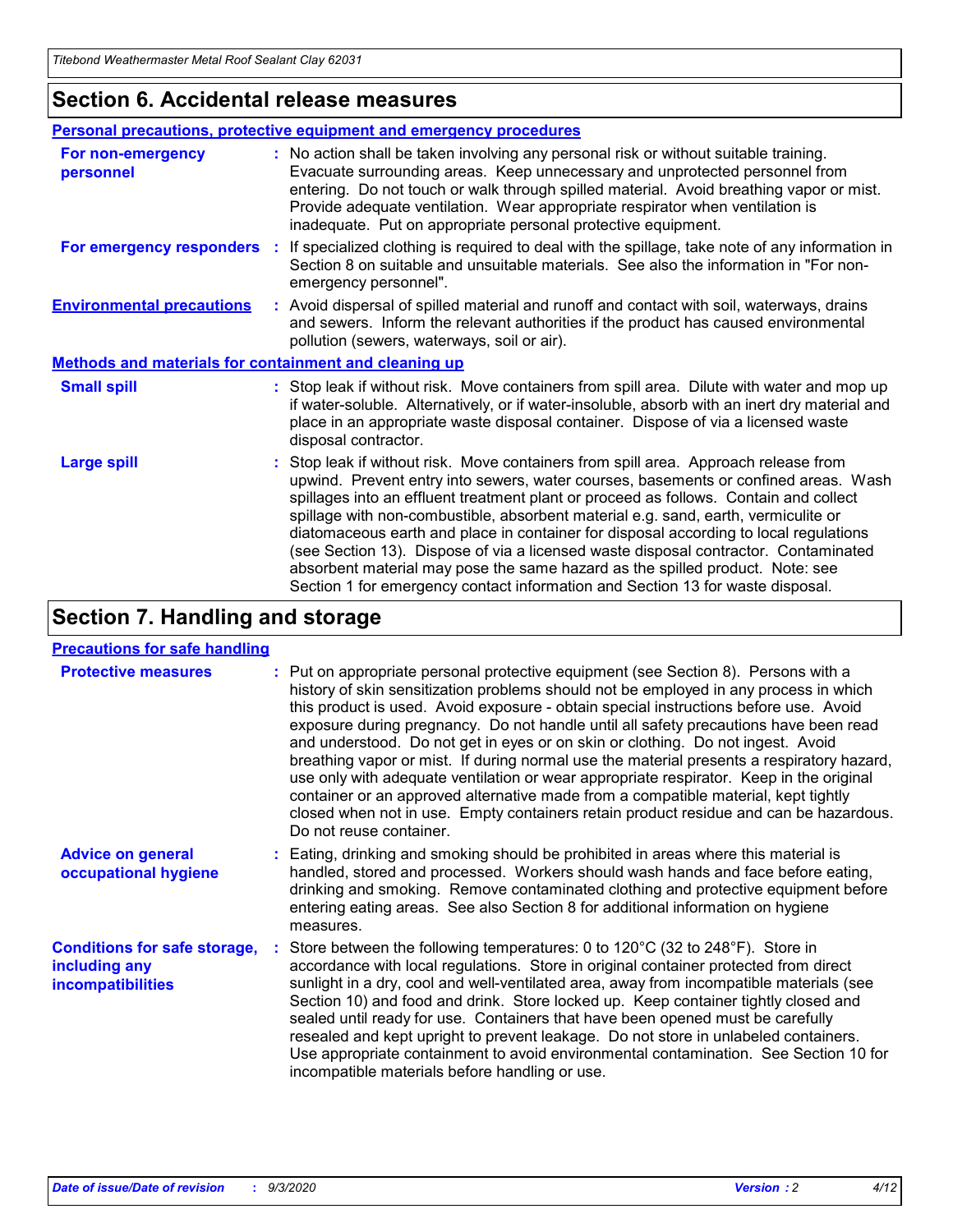# **Section 8. Exposure controls/personal protection**

#### **Control parameters**

#### **Occupational exposure limits**

| <b>Ingredient name</b>                               |    |                        | <b>Exposure limits</b>                                                                                                                                                                                                                                                                                                                                                                                                                                                                                                                                                                                                 |
|------------------------------------------------------|----|------------------------|------------------------------------------------------------------------------------------------------------------------------------------------------------------------------------------------------------------------------------------------------------------------------------------------------------------------------------------------------------------------------------------------------------------------------------------------------------------------------------------------------------------------------------------------------------------------------------------------------------------------|
| 3-aminopropyltriethoxysilane<br>Dibutyltin dilaurate |    |                        | None.<br>ACGIH TLV (United States, 3/2020). Absorbed through skin.<br>Notes: as Sn<br>TWA: 0.1 mg/m <sup>3</sup> , (as Sn) 8 hours.<br>STEL: 0.2 mg/m <sup>3</sup> , (as Sn) 15 minutes.<br>NIOSH REL (United States, 10/2016). Absorbed through skin.<br>Notes: as Sn<br>TWA: 0.1 mg/m <sup>3</sup> , (as Sn) 10 hours.<br>OSHA PEL (United States, 5/2018). Notes: as Sn<br>TWA: $0.1 \text{ mg/m}^3$ , (as Sn) 8 hours.<br>OSHA PEL 1989 (United States, 3/1989). Absorbed through skin.<br>Notes: measured as Sn<br>TWA: 0.1 mg/m <sup>3</sup> , (measured as Sn) 8 hours. Form: Organic                           |
| <b>Appropriate engineering</b><br>controls           |    |                        | : If user operations generate dust, fumes, gas, vapor or mist, use process enclosures,<br>local exhaust ventilation or other engineering controls to keep worker exposure to<br>airborne contaminants below any recommended or statutory limits.                                                                                                                                                                                                                                                                                                                                                                       |
| <b>Environmental exposure</b><br><b>controls</b>     |    |                        | Emissions from ventilation or work process equipment should be checked to ensure<br>they comply with the requirements of environmental protection legislation. In some<br>cases, fume scrubbers, filters or engineering modifications to the process equipment<br>will be necessary to reduce emissions to acceptable levels.                                                                                                                                                                                                                                                                                          |
| <b>Individual protection measures</b>                |    |                        |                                                                                                                                                                                                                                                                                                                                                                                                                                                                                                                                                                                                                        |
| <b>Hygiene measures</b>                              |    |                        | : Wash hands, forearms and face thoroughly after handling chemical products, before<br>eating, smoking and using the lavatory and at the end of the working period.<br>Appropriate techniques should be used to remove potentially contaminated clothing.<br>Contaminated work clothing should not be allowed out of the workplace. Wash<br>contaminated clothing before reusing. Ensure that eyewash stations and safety<br>showers are close to the workstation location.                                                                                                                                            |
| <b>Eye/face protection</b>                           |    |                        | : Safety eyewear complying with an approved standard should be used when a risk<br>assessment indicates this is necessary to avoid exposure to liquid splashes, mists,<br>gases or dusts. If contact is possible, the following protection should be worn, unless<br>the assessment indicates a higher degree of protection: chemical splash goggles.                                                                                                                                                                                                                                                                  |
| <b>Skin protection</b>                               |    |                        |                                                                                                                                                                                                                                                                                                                                                                                                                                                                                                                                                                                                                        |
| <b>Hand protection</b>                               |    |                        | : Chemical-resistant, impervious gloves complying with an approved standard should be<br>worn at all times when handling chemical products if a risk assessment indicates this is<br>necessary. Considering the parameters specified by the glove manufacturer, check<br>during use that the gloves are still retaining their protective properties. It should be<br>noted that the time to breakthrough for any glove material may be different for different<br>glove manufacturers. In the case of mixtures, consisting of several substances, the<br>protection time of the gloves cannot be accurately estimated. |
| <b>Body protection</b>                               |    | handling this product. | Personal protective equipment for the body should be selected based on the task being<br>performed and the risks involved and should be approved by a specialist before                                                                                                                                                                                                                                                                                                                                                                                                                                                |
| <b>Other skin protection</b>                         |    |                        | : Appropriate footwear and any additional skin protection measures should be selected<br>based on the task being performed and the risks involved and should be approved by a<br>specialist before handling this product.                                                                                                                                                                                                                                                                                                                                                                                              |
| <b>Respiratory protection</b>                        | ÷. | aspects of use.        | Based on the hazard and potential for exposure, select a respirator that meets the<br>appropriate standard or certification. Respirators must be used according to a<br>respiratory protection program to ensure proper fitting, training, and other important                                                                                                                                                                                                                                                                                                                                                         |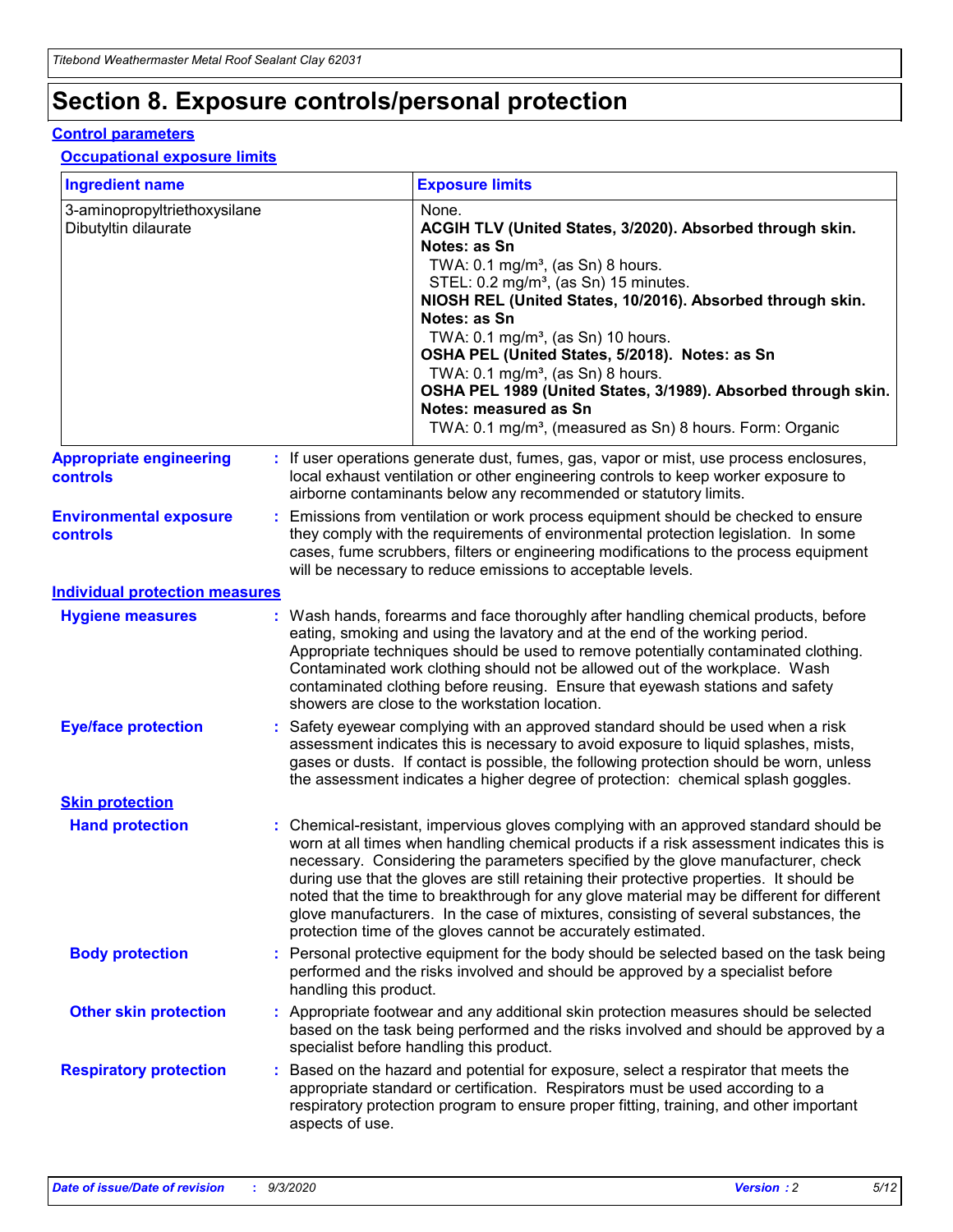### **Section 9. Physical and chemical properties**

#### **Appearance**

| <b>Physical state</b>                                  |    | : Liquid. [Paste.]                                              |
|--------------------------------------------------------|----|-----------------------------------------------------------------|
| <b>Color</b>                                           |    | Clay.                                                           |
| Odor                                                   |    | Characteristic.                                                 |
| <b>Odor threshold</b>                                  | ÷  | Not available.                                                  |
| рH                                                     |    | Not applicable.                                                 |
| <b>Melting point</b>                                   |    | : Not available.                                                |
| <b>Boiling point</b>                                   |    | >200°C (>392°F)                                                 |
| <b>Flash point</b>                                     |    | Closed cup: >200°C (>392°F) [Setaflash.]                        |
| <b>Evaporation rate</b>                                |    | $:$ >1 (butyl acetate = 1)                                      |
| <b>Flammability (solid, gas)</b>                       |    | : Not available.                                                |
| <b>Lower and upper explosive</b><br>(flammable) limits |    | : Not available.                                                |
| <b>VOC (less water, less)</b><br>exempt solvents)      |    | : 0 g/l                                                         |
| <b>Volatility</b>                                      |    | $: 0\%$ (w/w)                                                   |
| <b>Vapor density</b>                                   |    | Not available.                                                  |
| <b>Relative density</b>                                | ÷. | $\sqrt{1/432}$                                                  |
| <b>Solubility</b>                                      |    | Insoluble in the following materials: cold water and hot water. |
| <b>Solubility in water</b>                             |    | Not available.                                                  |
| <b>Partition coefficient: n-</b><br>octanol/water      |    | $:$ Not available.                                              |
| <b>Auto-ignition temperature</b>                       |    | $:$ Not available.                                              |
| <b>Decomposition temperature</b>                       |    | : Not available.                                                |
| <b>Viscosity</b>                                       |    | : Not available.                                                |

## **Section 10. Stability and reactivity**

| <b>Reactivity</b>                            |    | : No specific test data related to reactivity available for this product or its ingredients.            |
|----------------------------------------------|----|---------------------------------------------------------------------------------------------------------|
| <b>Chemical stability</b>                    |    | : The product is stable.                                                                                |
| <b>Possibility of hazardous</b><br>reactions |    | : Under normal conditions of storage and use, hazardous reactions will not occur.                       |
| <b>Conditions to avoid</b>                   |    | : No specific data.                                                                                     |
| <b>Incompatible materials</b>                | ٠. | No specific data.                                                                                       |
| <b>Hazardous decomposition</b><br>products   | ÷. | Under normal conditions of storage and use, hazardous decomposition products should<br>not be produced. |

# **Section 11. Toxicological information**

#### **Information on toxicological effects**

#### **Acute toxicity**

| <b>Product/ingredient name</b> | <b>Result</b>           | <b>Species</b> | <b>Dose</b>                | <b>Exposure</b> |
|--------------------------------|-------------------------|----------------|----------------------------|-----------------|
| 3-aminopropyltriethoxysilane   | <b>ILD50 Dermal</b>     | Rabbit         | 4.29 g/kg                  |                 |
| Dibutyltin dilaurate           | ILD50 Oral<br>LD50 Oral | Rat<br>Rat     | $1.57$ g/kg<br>175 $mg/kg$ |                 |
|                                |                         |                |                            |                 |

**Irritation/Corrosion**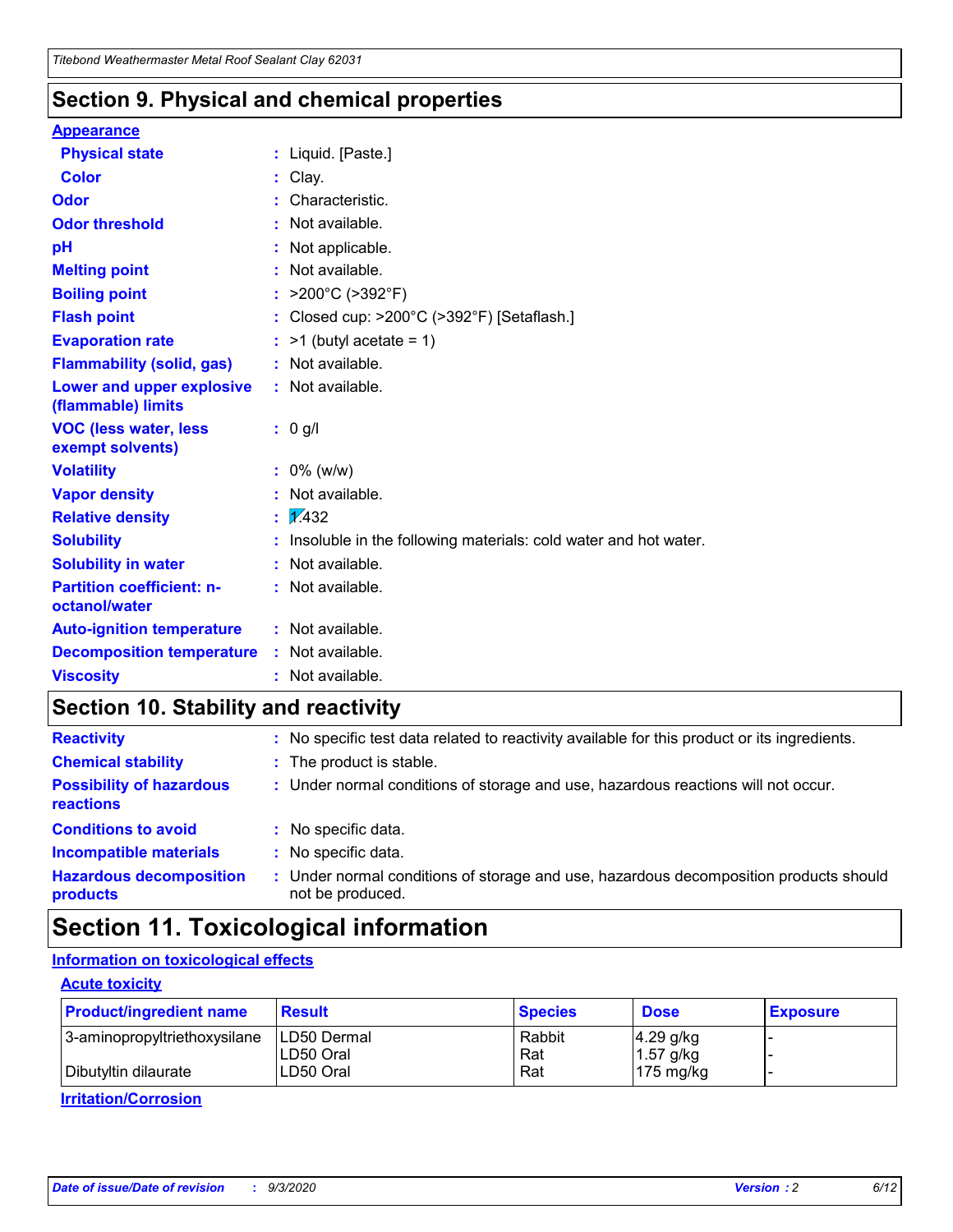# **Section 11. Toxicological information**

| <b>Product/ingredient name</b> | <b>Result</b>                 | <b>Species</b> | <b>Score</b> | <b>Exposure</b>    | <b>Observation</b> |
|--------------------------------|-------------------------------|----------------|--------------|--------------------|--------------------|
| 3-aminopropyltriethoxysilane   | Eyes - Mild irritant          | Rabbit         |              | $100 \text{ mg}$   |                    |
|                                | Eyes - Severe irritant        | Rabbit         |              | 24 hours 750       |                    |
|                                |                               |                |              | ug                 |                    |
|                                | <b>Skin - Severe irritant</b> | Rabbit         |              | 24 hours 5         | -                  |
| Dibutyltin dilaurate           | Eyes - Moderate irritant      | Rabbit         |              | mq<br>24 hours 100 |                    |
|                                |                               |                |              | mg                 |                    |
|                                | Skin - Severe irritant        | Rabbit         |              | 500 mg             |                    |

#### **Sensitization**

Not available.

#### **Mutagenicity**

Not available.

#### **Carcinogenicity**

Not available.

#### **Reproductive toxicity**

Not available.

#### **Teratogenicity**

Not available.

#### **Specific target organ toxicity (single exposure)**

Not available.

#### **Specific target organ toxicity (repeated exposure)**

| <b>Name</b>                                                                  |                                                                                    | <b>Category</b>                                     | <b>Route of</b><br>exposure | <b>Target organs</b> |  |  |
|------------------------------------------------------------------------------|------------------------------------------------------------------------------------|-----------------------------------------------------|-----------------------------|----------------------|--|--|
| Dibutyltin dilaurate                                                         |                                                                                    | Category 1                                          | $\overline{\phantom{0}}$    | respiratory system   |  |  |
| <b>Aspiration hazard</b><br>Not available.                                   |                                                                                    |                                                     |                             |                      |  |  |
| <b>Information on the likely</b><br>routes of exposure                       | : Not available.                                                                   |                                                     |                             |                      |  |  |
| <b>Potential acute health effects</b>                                        |                                                                                    |                                                     |                             |                      |  |  |
| <b>Eye contact</b>                                                           | : May cause eye irritation.                                                        |                                                     |                             |                      |  |  |
| <b>Inhalation</b>                                                            |                                                                                    | : No known significant effects or critical hazards. |                             |                      |  |  |
| <b>Skin contact</b>                                                          |                                                                                    | : May cause skin irritation.                        |                             |                      |  |  |
| <b>Ingestion</b>                                                             |                                                                                    | : No known significant effects or critical hazards. |                             |                      |  |  |
| Symptoms related to the physical, chemical and toxicological characteristics |                                                                                    |                                                     |                             |                      |  |  |
| <b>Eye contact</b>                                                           | : Adverse symptoms may include the following:<br>irritation<br>watering<br>redness |                                                     |                             |                      |  |  |
| <b>Inhalation</b>                                                            | reduced fetal weight<br>increase in fetal deaths<br>skeletal malformations         | : Adverse symptoms may include the following:       |                             |                      |  |  |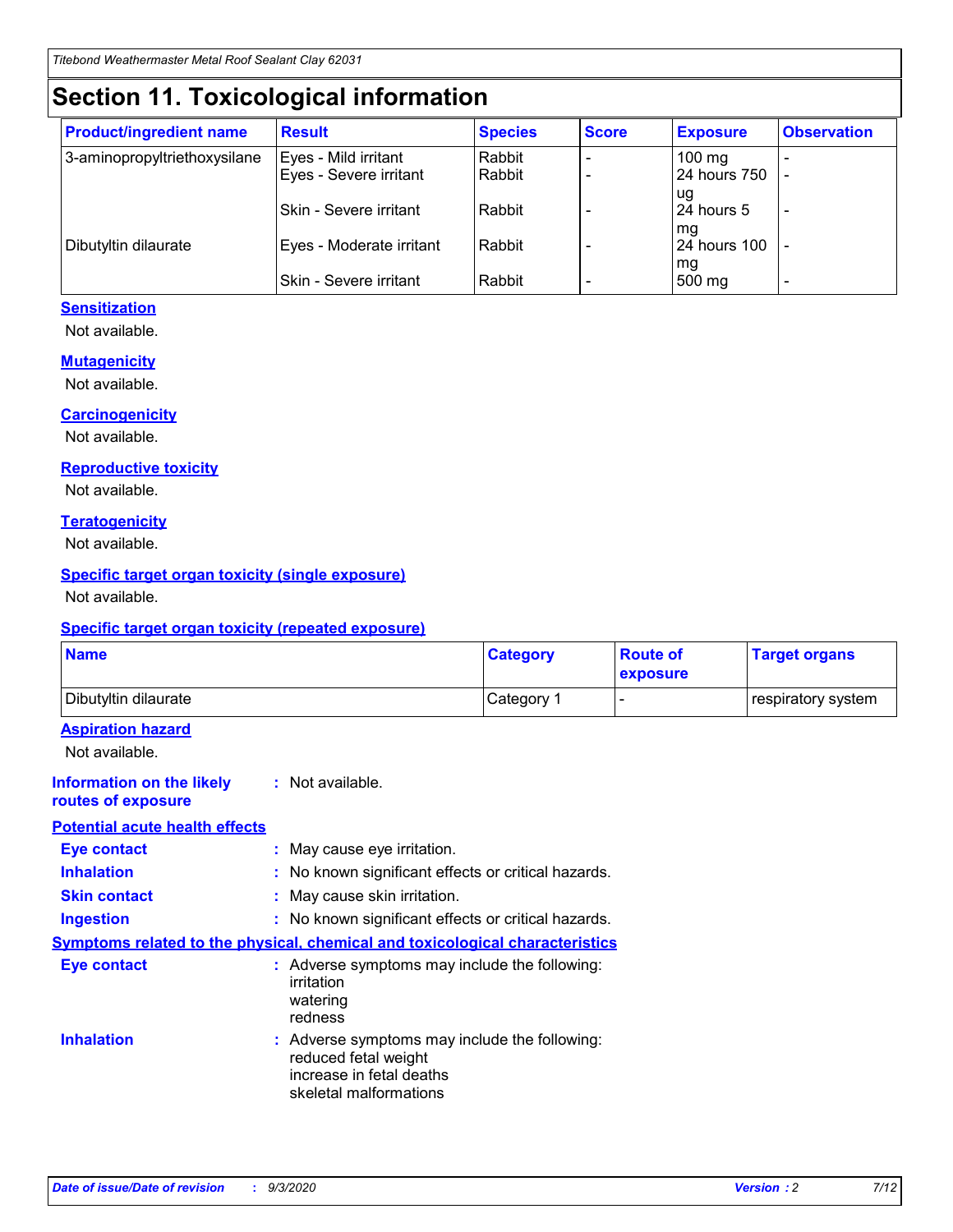*Titebond Weathermaster Metal Roof Sealant Clay 62031*

# **Section 11. Toxicological information**

| <b>Skin contact</b>                     | : Adverse symptoms may include the following:<br>irritation                                                                 |  |
|-----------------------------------------|-----------------------------------------------------------------------------------------------------------------------------|--|
|                                         | redness                                                                                                                     |  |
|                                         | reduced fetal weight<br>increase in fetal deaths                                                                            |  |
|                                         | skeletal malformations                                                                                                      |  |
| <b>Ingestion</b>                        | : Adverse symptoms may include the following:<br>reduced fetal weight<br>increase in fetal deaths<br>skeletal malformations |  |
|                                         | Delayed and immediate effects and also chronic effects from short and long term exposure                                    |  |
| <b>Short term exposure</b>              |                                                                                                                             |  |
| <b>Potential immediate</b><br>effects   | : Not available.                                                                                                            |  |
| <b>Potential delayed effects</b>        | : Not available.                                                                                                            |  |
| <b>Long term exposure</b>               |                                                                                                                             |  |
| <b>Potential immediate</b><br>effects   | : Not available.                                                                                                            |  |
| <b>Potential delayed effects</b>        | : Not available.                                                                                                            |  |
| <b>Potential chronic health effects</b> |                                                                                                                             |  |
| Not available.                          |                                                                                                                             |  |
| <b>General</b>                          | Once sensitized, a severe allergic reaction may occur when subsequently exposed to<br>very low levels.                      |  |
| <b>Carcinogenicity</b>                  | : No known significant effects or critical hazards.                                                                         |  |
| <b>Mutagenicity</b>                     | : No known significant effects or critical hazards.                                                                         |  |
| <b>Teratogenicity</b>                   | May damage the unborn child.                                                                                                |  |
| <b>Developmental effects</b>            | : No known significant effects or critical hazards.                                                                         |  |
| <b>Fertility effects</b>                | May damage fertility.                                                                                                       |  |
| <b>Numerical measures of toxicity</b>   |                                                                                                                             |  |
| <b>Acute toxicity estimates</b>         |                                                                                                                             |  |
| الملحلة والمستحقق فالمرابط              |                                                                                                                             |  |

Not available.

# **Section 12. Ecological information**

#### **Toxicity**

| <b>Product/ingredient name</b> | <b>Result</b>                                       | <b>Species</b>               | <b>Exposure</b>       |
|--------------------------------|-----------------------------------------------------|------------------------------|-----------------------|
| Dibutyltin dilaurate           | $ IC50>3$ mg/l<br>Chronic EC10 > 2 mg/l Fresh water | Algae<br>Algae - Desmodesmus | 72 hours<br>196 hours |
|                                |                                                     | subspicatus                  |                       |

#### **Persistence and degradability**

| <b>Product/ingredient name</b> | <b>Test</b>                                                                    | <b>Result</b>  |  | <b>Dose</b>       | <b>Inoculum</b>         |
|--------------------------------|--------------------------------------------------------------------------------|----------------|--|-------------------|-------------------------|
| Dibutyltin dilaurate           | OECD 301F<br>Ready<br>Biodegradability -<br>Manometric<br>Respirometry<br>Test | 23 % - 28 days |  |                   |                         |
| <b>Product/ingredient name</b> | <b>Aquatic half-life</b>                                                       |                |  | <b>Photolysis</b> | <b>Biodegradability</b> |
| Dibutyltin dilaurate           |                                                                                |                |  |                   | <b>Inherent</b>         |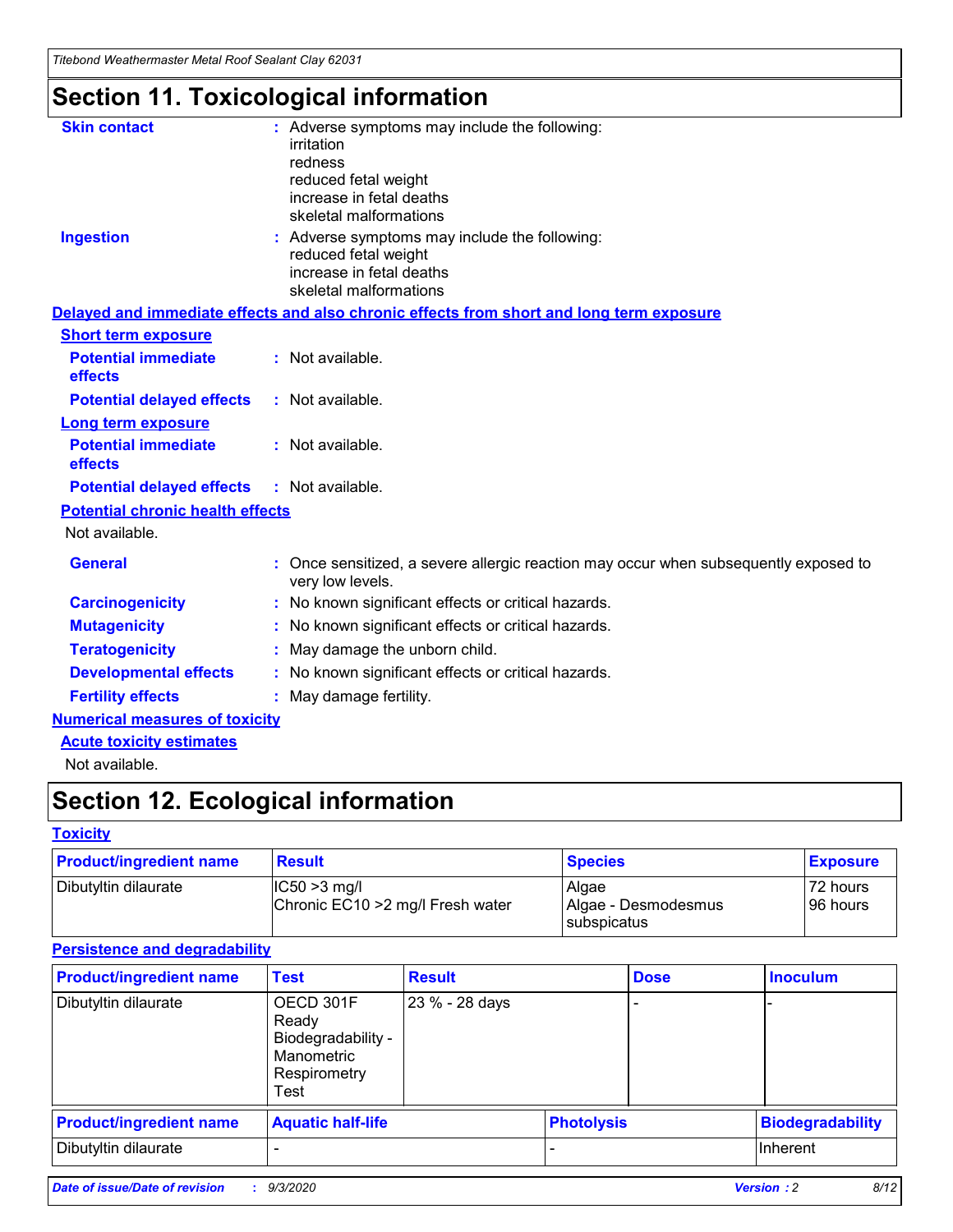# **Section 12. Ecological information**

#### **Bioaccumulative potential**

| <b>Product/ingredient name</b> | $\mathsf{LogP}_\mathsf{ow}$ | <b>BCF</b> | <b>Potential</b> |
|--------------------------------|-----------------------------|------------|------------------|
| 3-aminopropyltriethoxysilane   | 1.7                         | 3.4        | low              |
| Dibutyltin dilaurate           | 4.44                        | 2.91       | low              |

#### **Mobility in soil**

| <b>Soil/water partition</b><br>coefficient (K <sub>oc</sub> ) | : Not available.                                    |
|---------------------------------------------------------------|-----------------------------------------------------|
| <b>Other adverse effects</b>                                  | : No known significant effects or critical hazards. |

### **Section 13. Disposal considerations**

**Disposal methods :**

The generation of waste should be avoided or minimized wherever possible. Disposal of this product, solutions and any by-products should at all times comply with the requirements of environmental protection and waste disposal legislation and any regional local authority requirements. Dispose of surplus and non-recyclable products via a licensed waste disposal contractor. Waste should not be disposed of untreated to the sewer unless fully compliant with the requirements of all authorities with jurisdiction. Waste packaging should be recycled. Incineration or landfill should only be considered when recycling is not feasible. This material and its container must be disposed of in a safe way. Care should be taken when handling emptied containers that have not been cleaned or rinsed out. Empty containers or liners may retain some product residues. Avoid dispersal of spilled material and runoff and contact with soil, waterways, drains and sewers.

### **Section 14. Transport information**

|                                      | <b>DOT</b><br><b>Classification</b> | <b>TDG</b><br><b>Classification</b> | <b>Mexico</b><br><b>Classification</b> | <b>ADR/RID</b>           | <b>IMDG</b>              | <b>IATA</b>    |
|--------------------------------------|-------------------------------------|-------------------------------------|----------------------------------------|--------------------------|--------------------------|----------------|
| <b>UN number</b>                     | Not regulated.                      | Not regulated.                      | Not regulated.                         | Not regulated.           | Not regulated.           | Not regulated. |
| <b>UN proper</b><br>shipping name    |                                     |                                     |                                        |                          |                          |                |
| <b>Transport</b><br>hazard class(es) |                                     | $\overline{\phantom{0}}$            | $\qquad \qquad \blacksquare$           | $\overline{\phantom{0}}$ | $\overline{\phantom{0}}$ |                |
| <b>Packing group</b>                 |                                     |                                     |                                        |                          |                          |                |
| <b>Environmental</b><br>hazards      | No.                                 | No.                                 | No.                                    | No.                      | No.                      | No.            |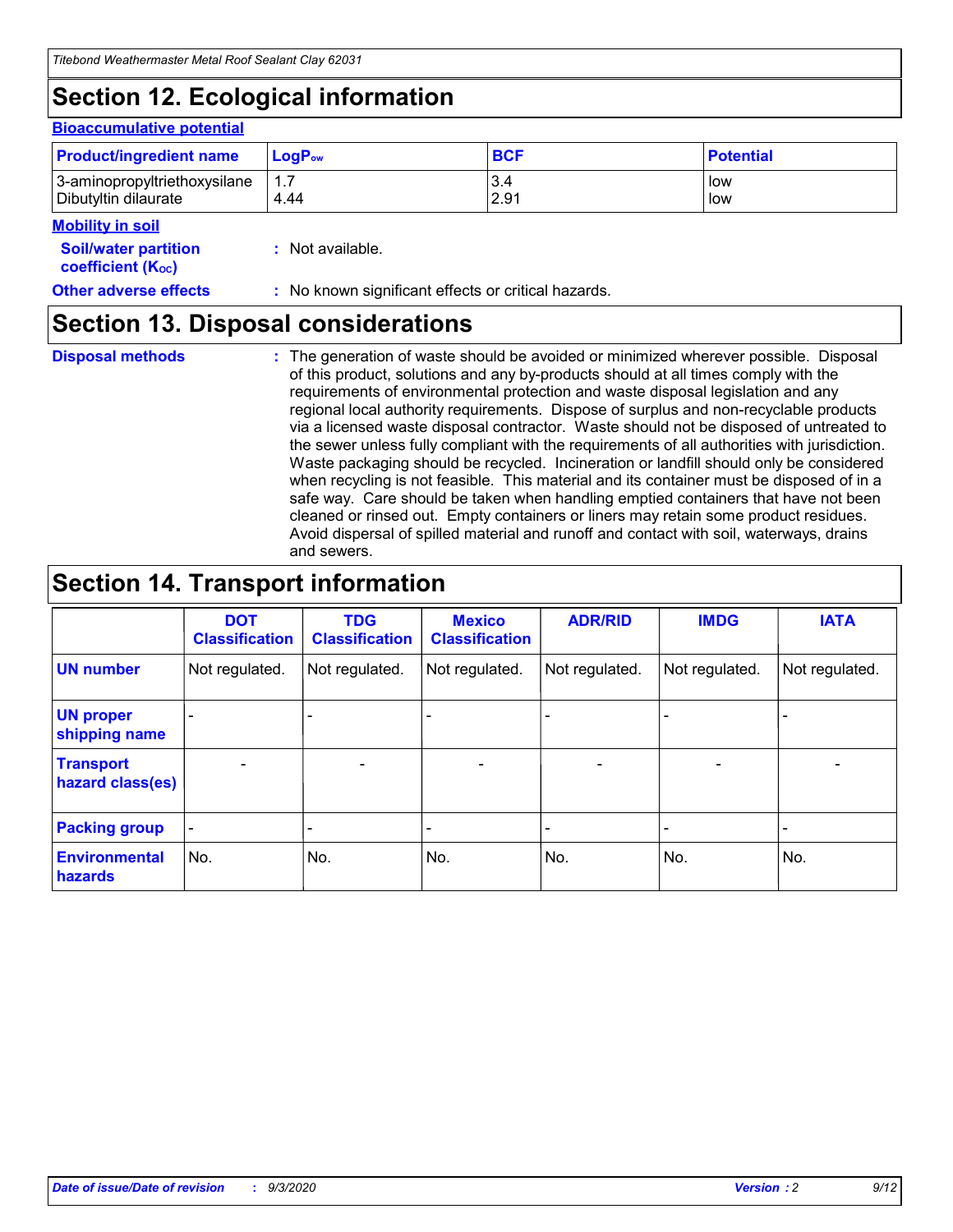## **Section 15. Regulatory information**

#### **U.S. Federal regulations**

#### **SARA 302/304**

#### **Composition/information on ingredients**

No products were found.

| SARA 304 RQ | Not applicable. |
|-------------|-----------------|
|-------------|-----------------|

#### **SARA 311/312**

**Classification :** EYE IRRITATION - Category 2B SKIN SENSITIZATION - Category 1 TOXIC TO REPRODUCTION - Category 1B HNOC - Product generates methanol during cure.

#### **Composition/information on ingredients**

| <b>Name</b>                  | $\frac{9}{6}$ | <b>Classification</b>                                                                                                                                                                                                                                                                                      |
|------------------------------|---------------|------------------------------------------------------------------------------------------------------------------------------------------------------------------------------------------------------------------------------------------------------------------------------------------------------------|
| 3-aminopropyltriethoxysilane | $\leq$ 3      | <b>FLAMMABLE LIQUIDS - Category 4</b><br><b>ACUTE TOXICITY (oral) - Category 4</b><br><b>SKIN IRRITATION - Category 2</b><br>EYE IRRITATION - Category 2A                                                                                                                                                  |
| Dibutyltin dilaurate         | ≤0.3          | <b>ACUTE TOXICITY (oral) - Category 3</b><br>SKIN CORROSION - Category 1C<br>SERIOUS EYE DAMAGE - Category 1<br>SKIN SENSITIZATION - Category 1<br><b>GERM CELL MUTAGENICITY - Category 2</b><br>TOXIC TO REPRODUCTION - Category 1B<br>SPECIFIC TARGET ORGAN TOXICITY (REPEATED<br>EXPOSURE) - Category 1 |

#### **State regulations**

**Massachusetts :**

: None of the components are listed.

**New York :** None of the components are listed. **New Jersey :** None of the components are listed.

**Pennsylvania :** None of the components are listed.

#### **California Prop. 65**

WARNING: This product can expose you to methanol, which is known to the State of California to cause birth defects or other reproductive harm. For more information go to www.P65Warnings.ca.gov.

| Ingredient name | No significant risk<br>level | <b>Maximum</b><br>acceptable dosage<br><b>level</b> |
|-----------------|------------------------------|-----------------------------------------------------|
| l methanol      |                              | Yes.                                                |

#### **International regulations**

**Chemical Weapon Convention List Schedules I, II & III Chemicals** Not listed.

#### **Montreal Protocol**

Not listed.

**Stockholm Convention on Persistent Organic Pollutants**

Not listed.

#### **UNECE Aarhus Protocol on POPs and Heavy Metals** Not listed.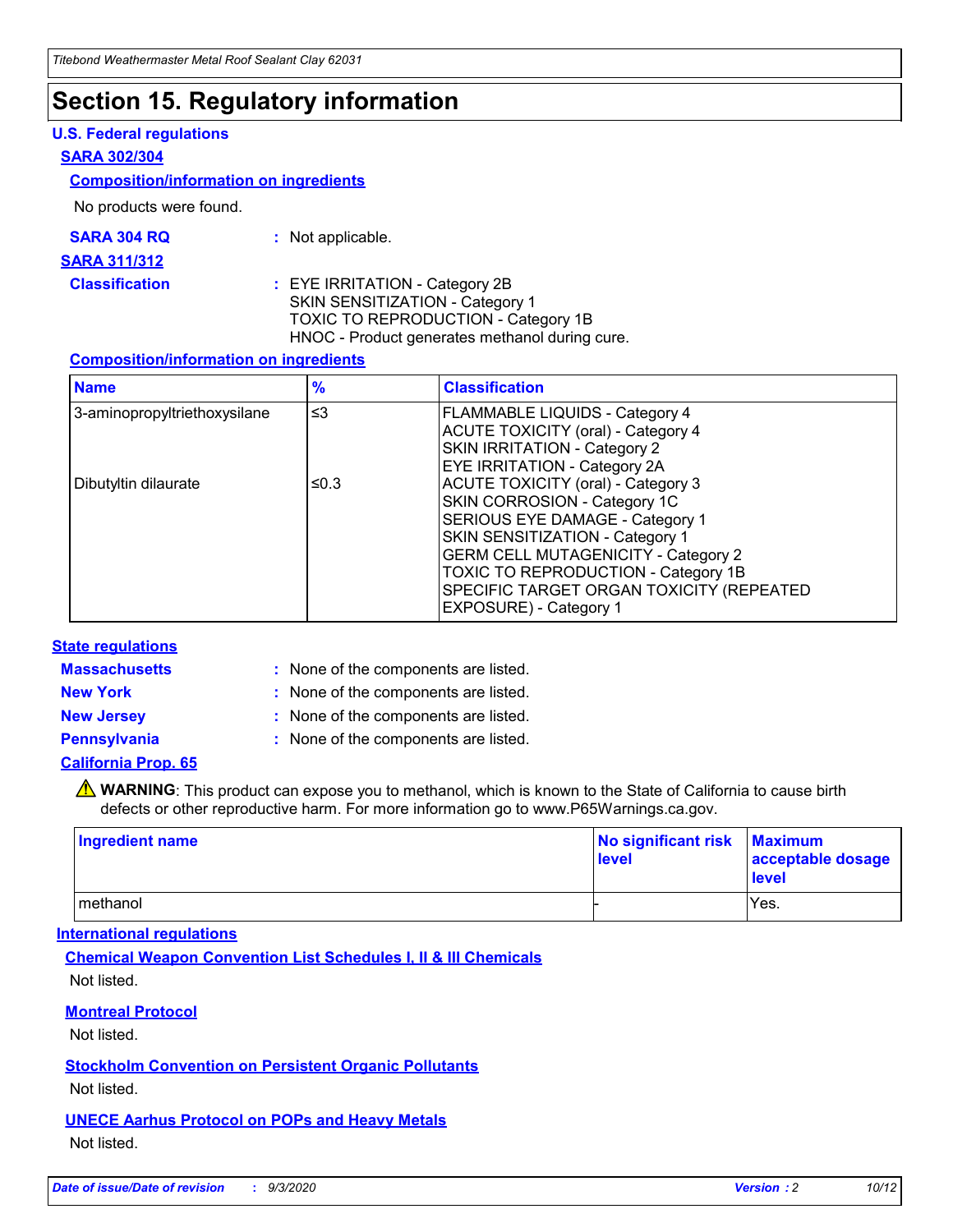# **Section 15. Regulatory information**

#### **Inventory list**

- 
- **China :** Not determined.

**United States TSCA 8(b) inventory**

**:** All components are active or exempted.

# **Section 16. Other information**





**Caution: HMIS® ratings are based on a 0-4 rating scale, with 0 representing minimal hazards or risks, and 4 representing significant hazards or risks. Although HMIS® ratings and the associated label are not required on SDSs or products leaving a facility under 29 CFR 1910.1200, the preparer may choose to provide them. HMIS® ratings are to be used with a fully implemented HMIS® program. HMIS® is a registered trademark and service mark of the American Coatings Association, Inc.**

**The customer is responsible for determining the PPE code for this material. For more information on HMIS® Personal Protective Equipment (PPE) codes, consult the HMIS® Implementation Manual.**

**National Fire Protection Association (U.S.A.)**



**Reprinted with permission from NFPA 704-2001, Identification of the Hazards of Materials for Emergency Response Copyright ©1997, National Fire Protection Association, Quincy, MA 02269. This reprinted material is not the complete and official position of the National Fire Protection Association, on the referenced subject which is represented only by the standard in its entirety.**

**Copyright ©2001, National Fire Protection Association, Quincy, MA 02269. This warning system is intended to be interpreted and applied only by properly trained individuals to identify fire, health and reactivity hazards of chemicals. The user is referred to certain limited number of chemicals with recommended classifications in NFPA 49 and NFPA 325, which would be used as a guideline only. Whether the chemicals are classified by NFPA or not, anyone using the 704 systems to classify chemicals does so at their own risk.**

#### **Procedure used to derive the classification**

| <b>Classification</b>                                                                                         | <b>Justification</b>                                  |
|---------------------------------------------------------------------------------------------------------------|-------------------------------------------------------|
| <b>EYE IRRITATION - Category 2B</b><br>SKIN SENSITIZATION - Category 1<br>TOXIC TO REPRODUCTION - Category 1B | Expert judgment<br>Expert judgment<br>Expert judgment |
| <b>History</b>                                                                                                |                                                       |

| .                                 |             |
|-----------------------------------|-------------|
| <b>Date of printing</b>           | : 4/22/2022 |
| Date of issue/Date of<br>revision | : 9/3/2020  |
| Date of previous issue            | : 9/3/2020  |
| <b>Version</b>                    | $\cdot$ 2   |
|                                   |             |